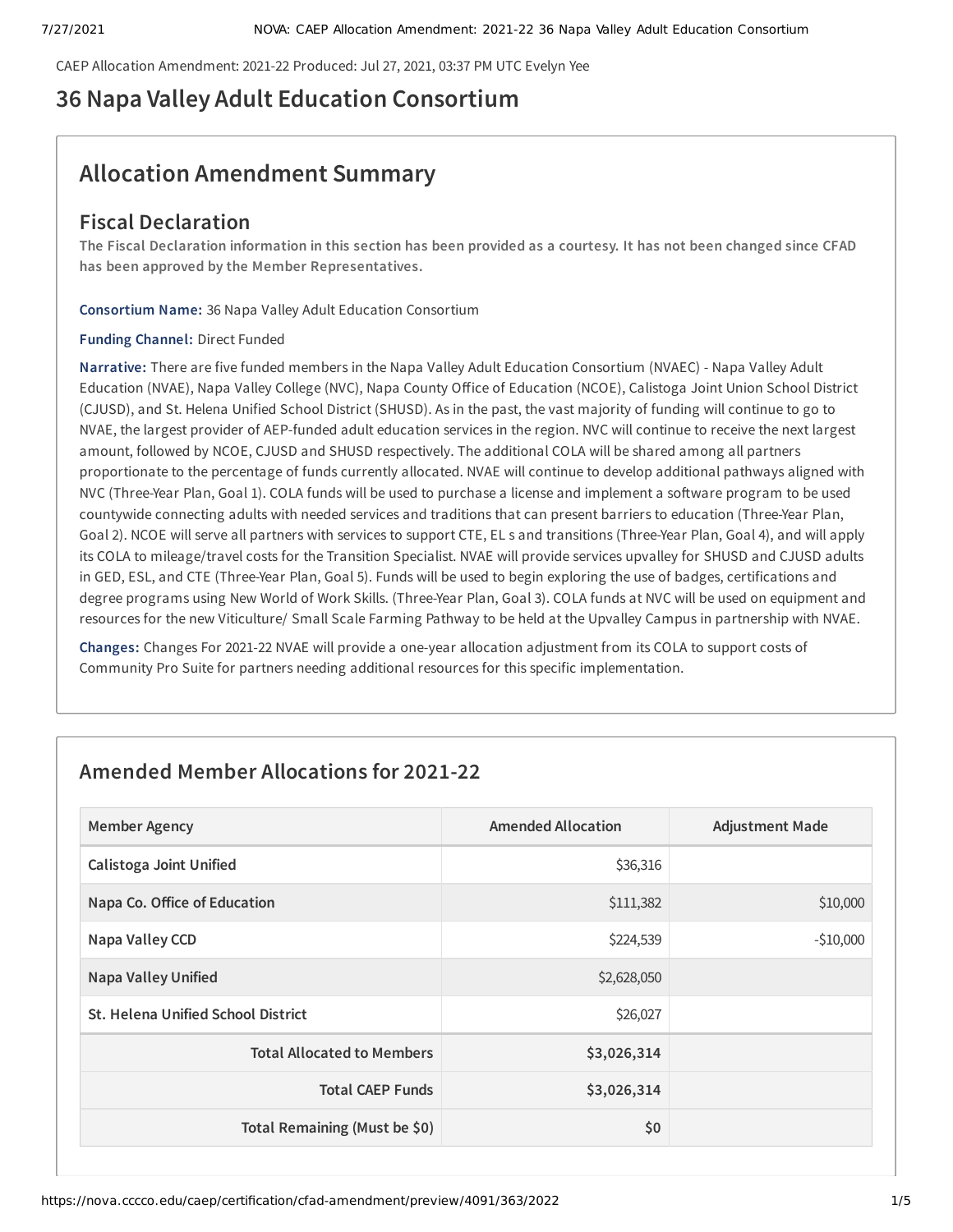| <b>Member Agencies</b>             |                                     |                                               |                             |  |
|------------------------------------|-------------------------------------|-----------------------------------------------|-----------------------------|--|
| <b>Member Agency</b>               | <b>Member Type</b>                  | Contact                                       | Phone                       |  |
| Napa Valley CCD                    | <b>District</b>                     | Eresa Puch                                    | (707) 256-7181              |  |
| <b>Napa Valley Unified</b>         | Unified School District             | Evelyn Yee                                    | (707) 303-4018              |  |
| Calistoga Joint Unified            | Unified School District             | Maureen Hester                                | (707) 942-4703 ext:<br>6890 |  |
| Napa Co. Office of Education       | County Office of Education<br>(COE) | Kelly Bucy Napa County Office of<br>Education | (707) 253-6833              |  |
| St. Helena Unified School District | Unified School District             | Andrea Stubbs                                 | (707) 326-8770              |  |

## **Certification & Assurances**

By clicking "Approve" on the approval cards below, you are certifying the CFAD as well as confirming that you and ALL consortium members agree to the Assurances listed below.

## **Assurances**

 $\bullet$ 

## **Membership & Decision-Making**

- I certify that any community college district, school district, or county office of education, or any joint powers authority consisting of community college districts, school districts, county offices of education, or a combination of these, located within the boundaries of the adult education region shall be permitted to join the consortium as a member (EC 84905 (a) (b). (See Membership Box above).
- I certify that only members as described above (and in EC 84905) are allowed to join my consortium as members and participate in decision making and approvals whether in a public meeting, or via the NOVA planning, budgeting & expense reporting system.
- I certify that as a condition of joining a consortium, as a member, I shall commit to reporting any funds (as described in EC 84916) available to that member for the purposes of education and workforce services for adults and the uses of those funds through the annual Program Area exercise in NOVA for reporting leveraged funds, and instructional hours.
- I certify that as a member of the consortium my district shall be represented only by an official designated by the governing board of the member (EC 84905 (c)).
- I certify that as a member of the consortium, I shall participate in any decision made by the consortium (EC 84905 (d)(1) (A)).
- I certify that all decision made by the consortium and its members is final (EC 84905 (d)(1)(F)).
- I certify that I will adhere to the consortium rules and procedures and, as agreed upon by the consortium members, to any additional by-laws, charters, etc.

## **Public Meetings**

I certify that a proposed decision is considered at an open, properly noticed public meeting of the consortium at which members of the public may comment (EC 84905  $(d)(1)(B)$ ).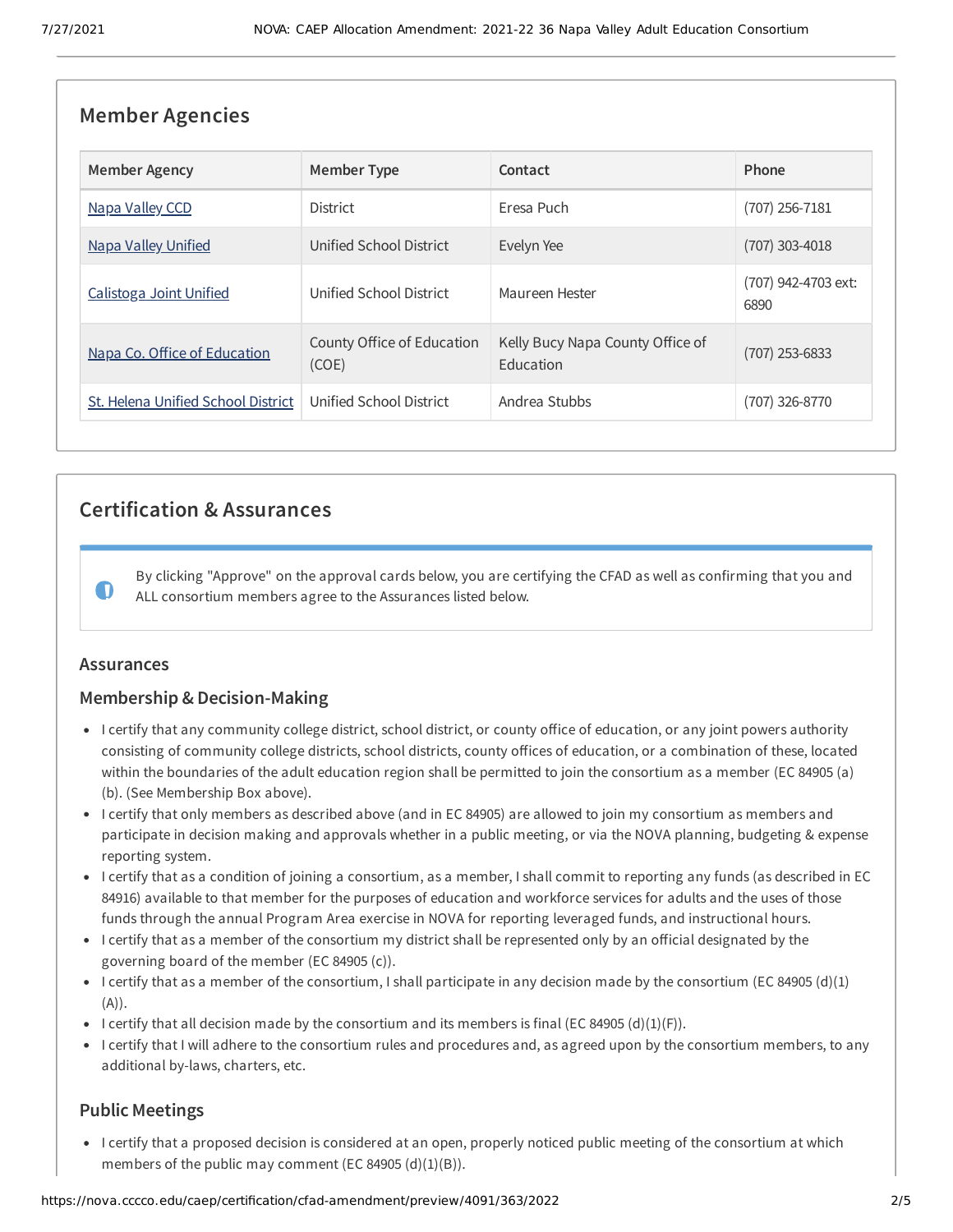- I certify that the consortium has provided the public with adequate notice of a proposed decision and considered any comments submitted by members of the public, and any comments submitted by members of the public have been distributed publicly (EC 84905  $(d)(1)(C)$ ).
- I certify that the consortium has requested comments regarding a proposed decision from other entities located in the adult education region that provide education and workforce services for adults (EC 84905 (d)(1)(D)(i)).
- I certify that the consortium has requested comments regarding a proposed decision from other entities located in the adult education region that provide education and workforce services for adults (EC 84905 (d)(1)(D)(i)).
- I certify that the consortium has considered input provided by pupils, teachers employed by local educational agencies, community college faculty, principals, administrators, classified staff, and the local bargaining units of the school districts and community college districts before it makes a decision (EC 84905 (d)(1)(E)).
- I certify that in addition to the meeting requirements listed in EC 84905, and as agreed upon by the consortium members, that I will follow the public meeting requirements listed in the Ralph M. Brown Act as the Brown Act applies to the governing body of any "local body created by state or federal statute." (Ed. Code, section 54952.)

## **Reporting Requirements**

- I certify that I will participate in completing and updating any consortium long range and/or short range planning efforts and/or budget work plans (EC 84906, 84914(a)).
- I certify that all CAEP expenses have been expended in the CAEP seven program areas, and services provided are consistent with the 3-year plan, the annual plan, and my district's work plan & budget as submitted in NOVA (EC 84913 (1-7), 84906, 8914(a)).
- I certify that my expenditures of CAEP funds match the objectives/activities included in the annual plan and the member work plan (EC 84906, 84914(a)).
- I certify that my expenditures of CAEP funds adhere to the allowable uses of funds as identified in the CAEP Fiscal Management Guide.
- I certify that I will report student level enrollment data and outcomes as prescribed by the State CAEP Office (EC 84920).
- I certify that I will share financial expenditure and progress reports with the members of my regional consortium.
- I certify that I understand that as a member if I do not meet any of these items I have certified, I will be deemed an ineffective member which may result in a loss or reduction of CAEP funding (EC 84914(b)).
- I certify that all CAEP expenses have been expended only for the education of persons 18 years of age or older (EC 84901(a)).

## **Napa Valley CCD - Member Representative**

**Eresa Puch** Controller [eresa.puch@napavalley.edu](mailto:eresa.puch@napavalley.edu) (707) 256-7181

## Approved by Er esa Puch

## **07/26/2021 10:52 AM PDT**

A d'an d'an de bhaile an t-aiste an dùthchan an dùthchan an dùthchan an dùthchan an dùthchan an dùthchan an dù<br>An dùthchan

## **Napa Co. Office of Education - Member Representative**

**Kelly Bucy** Director of Fiscal Services [kbucy@napacoe.org](mailto:kbucy@napacoe.org) (707) 253-6833